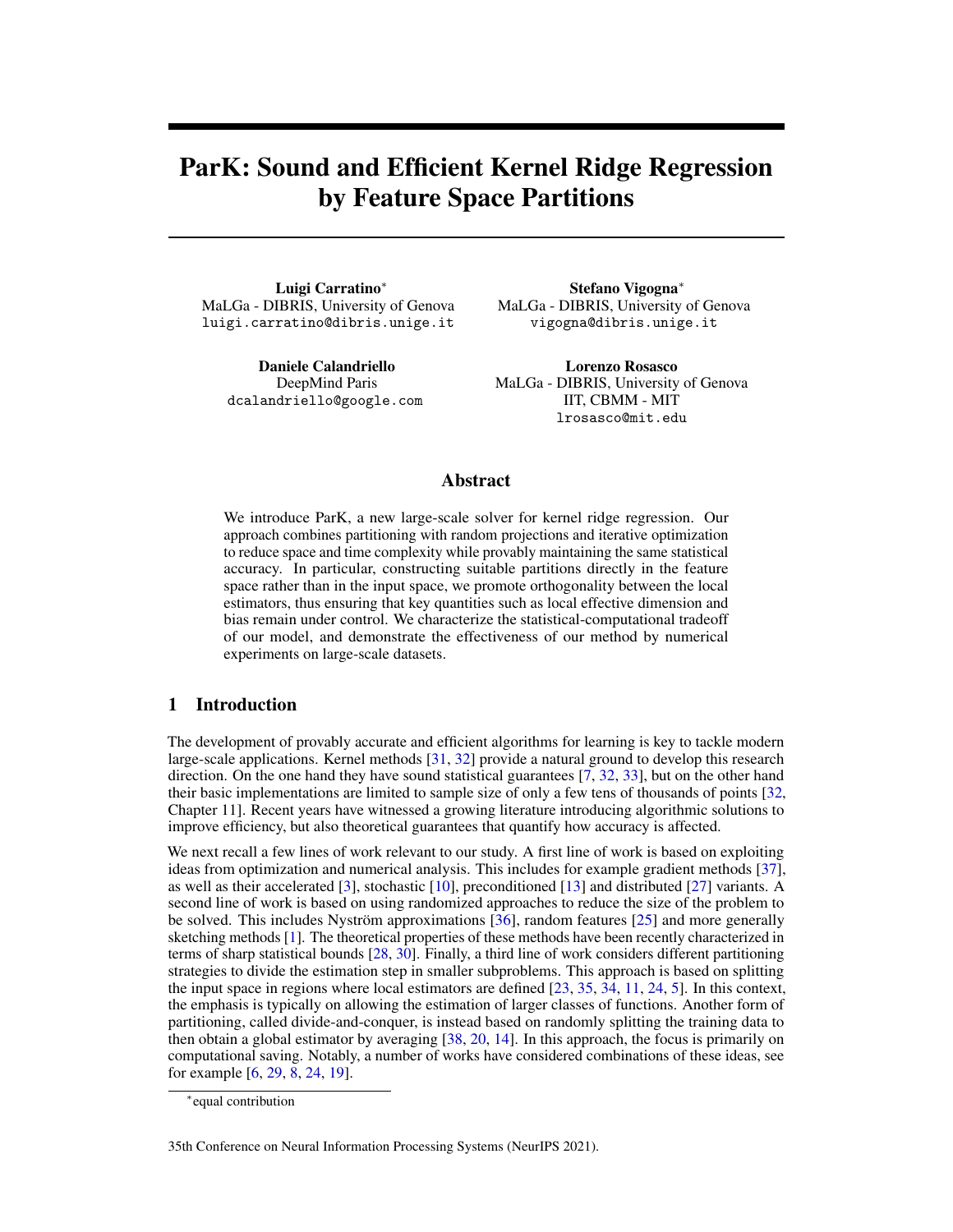In this paper we propose and study a local kernel algorithm, called ParK, combining partitioning with iterative optimization and sketching. Our goal is to provide an efficient and accurate approximation to a global kernel ridge regression estimator. The main novelty in ParK is in the form of the considered partition, that we define in the feature space, rather than in the input space as in traditional partitioning methods. This allows to promote orthogonality between the local estimators, and thus to control the local effective dimension and the local bias. Given a partition, local kernel ridge estimators are computed using sketching and preconditioned conjugate gradient iterations [\[29\]](#page-11-14). From a theoretical point of view, our main contribution is characterizing the statistical properties of ParK, in terms of conditions on the partition and the choice of the hyper-parameters. Borrowing ideas from subspace clustering [\[12\]](#page-10-12), we show that the minimal angle between suitable subspaces induced by the partition plays a crucial role. Indeed, our analysis shows that, if such an angle is sufficiently large, ParK can achieve the same accuracy as global kernel ridge regression estimators, with only a fraction of computations. Our theoretical results are complemented with numerical experiments on very large datasets, which show that ParK can indeed provide excellent performances, on par and often better than the best available large-scale kernel methods.

The rest of the paper is organized as follows. In Section [2](#page-1-0) we state the problem and recall the basics of kernel ridge regression. In Section [3](#page-1-1) we illustrate our algorithm. In Section [4](#page-5-0) we analyze the prediction error of our method. In Section [5](#page-8-0) we present the results of our numerical experiments. In Section [6](#page-9-0) we draw some conclusions and report the main limitations of our work. Additional proofs and details are collected in Appendix [A.](#page--1-0)

## <span id="page-1-0"></span>2 Background

Let  $(x_i, y_i)$  with  $i \in [n] = \{1, \dots, n\}$  be *n* pairs of points in  $\mathcal{X} \times \mathcal{Y}$ , where  $\mathcal{X} \subseteq \mathbb{R}^d$  with  $d \in \mathbb{N}$  and  $\mathcal{Y} \subseteq \mathbb{R}$ . We assume the relation between input points  $x_i$  and output points  $y_i$  to be determined by the noisy evaluations of an unknown function  $f_* : \mathcal{X} \to \mathcal{Y}$  as

<span id="page-1-4"></span>
$$
y_i = f_*(x_i) + \varepsilon_i \qquad i \in [n]. \tag{1}
$$

Based on the samples  $(x_i, y_i)$ , we want to estimate the function  $f_*$ , searching for solutions in a suitable hypothesis space  $H$  as detailed below.

Let  $H$  be a reproducing kernel Hilbert space (RKHS), that is, a Hilbert space of functions with inner product  $\langle \cdot, \cdot \rangle_{\mathcal{H}}$  and symmetric positive definite kernel  $K : \mathcal{X} \times \mathcal{X} \to \mathbb{R}$  such that  $K_x = K(x, \cdot) \in \mathcal{H}$ and  $f(x) = \langle f, K_x \rangle_{\mathcal{H}}$  for all  $f \in \mathcal{H}, x \in \mathcal{X}$ . We recall that, for every RKHS H, there exist a Hilbert feature space  $\mathcal F$  and a feature map  $\phi: \mathcal X \to \mathcal F$  such that  $K(x, x') = \langle \phi(x), \phi(x') \rangle_{\mathcal F}$  for all  $x, x' \in \mathcal{X}$ . The feature map is not unique; in particular, one may take, as we do in all that follows,  $\mathcal{F} = \mathcal{H}$  and  $\phi(x) = K_x$ , in which case  $\mathcal{H} = \overline{\text{span}} \phi(\mathcal{X})$ , where  $\phi(\mathcal{X}) = \{\phi(x) : x \in \mathcal{X}\}\$ .

Kernel ridge regression (KRR) corresponds to minimizing

<span id="page-1-2"></span>
$$
\min_{f \in \mathcal{H}} \frac{1}{n} \sum_{i=1}^{n} |f(x_i) - y_i|^2 + \lambda \|f\|_{\mathcal{H}}^2,
$$
\n(2)

where  $\lambda > 0$  and  $||f||^2_{\mathcal{H}} = \langle f, f \rangle_{\mathcal{H}}$ . By the representer theorem [\[31\]](#page-11-0), the (unique) solution to problem [\(2\)](#page-1-2) can be written as

<span id="page-1-3"></span>
$$
\widehat{f}_{\lambda}(x) = \sum_{i=1}^{n} \alpha_i K(x_i, x), \qquad \alpha = (K_n + \lambda n I)^{-1} Y,
$$
\n(3)

where  $\alpha = [\alpha_1, \dots, \alpha_n]^\top$ ,  $Y = [y_1, \dots, y_n]^\top \in \mathbb{R}^n$ , and  $K_n \in \mathbb{R}^{n \times n}$  is the kernel matrix defined by  $(K_n)_{i,j} = K(x_i, x_j)$  for  $i, j \in [n]$ . As a consequence, the estimator [\(3\)](#page-1-3) can be derived restricting the minimization problem [\(2\)](#page-1-2) to the finite-dimensional subspace  $\mathcal{H}_n = \text{span}\{\phi(x_i) \mid i \in [n]\}.$ Computing  $(3)$  for large n is prohibitively expensive, as space and time complexities are, respectively,  $O(n^2)$  and  $O(n^3)$ . The goal of this paper is to provide an algorithm to compute an efficient approximation to [\(3\)](#page-1-3).

# <span id="page-1-1"></span>3 Algorithm

Our method combines diverse techniques, including partitioning, sketching and preconditioned iterative optimization. We begin focusing on partitioning. While classical partitioning methods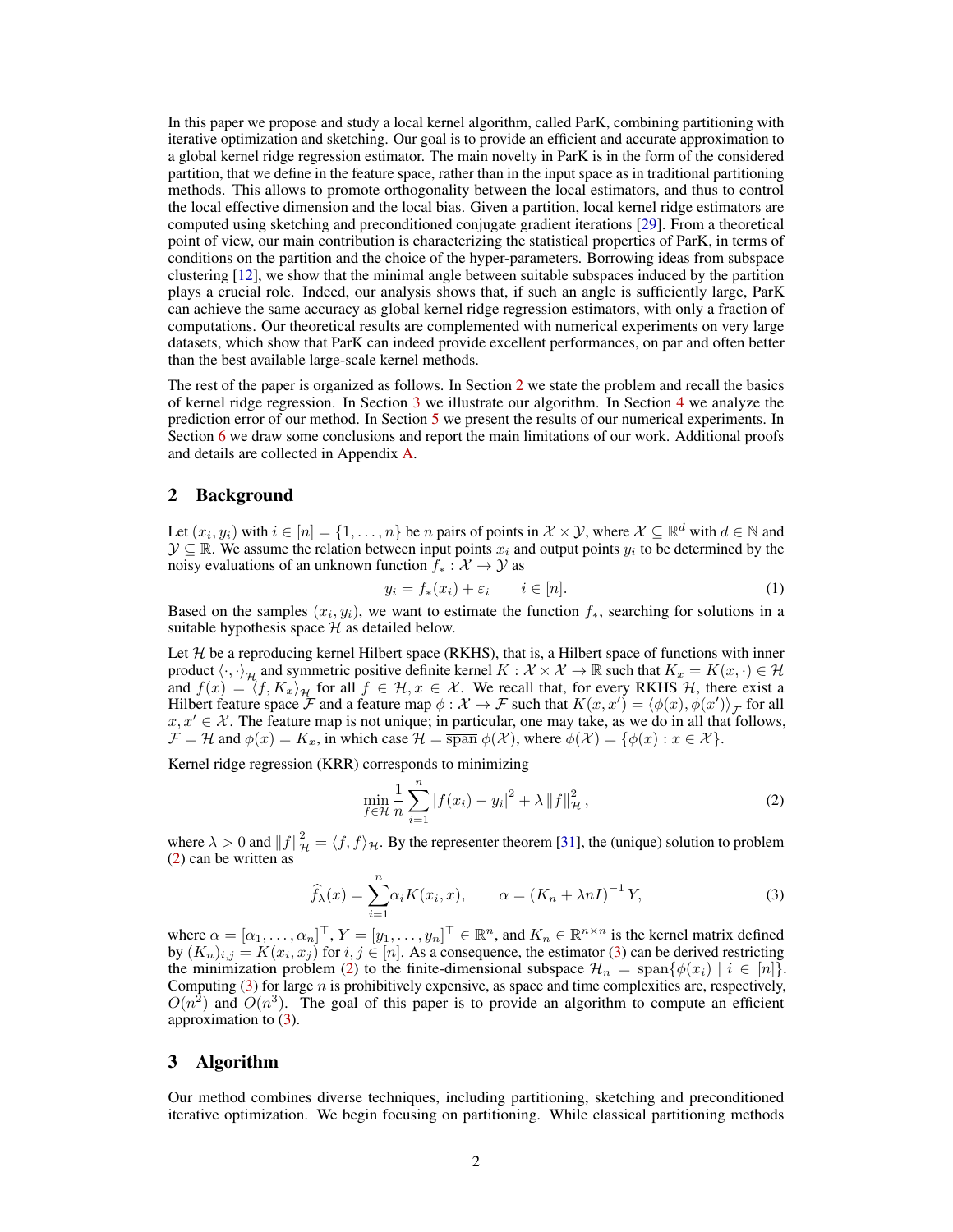construct partitions in the input space, the main novelty of our approach is that we construct partitions in the feature space. Note that, in the case of a universal kernel on a compact input space, every feature map is injective [\[32,](#page-11-1) Lemma 4.55], hence every partition of the input space defines a corresponding partition of the feature space. Thus, we may see our approach as a generalization of classical input space partitioning approaches. As will become apparent from our analysis, the performance of a partitioned kernel estimator depends crucially on two main quantities: the local biases and the local effective dimensions. Since both quantities are strictly related to the RKHS of choice, constructing partitions in feature space allows for a more direct control. In particular, promoting orthogonality in the RKHS metric will generate feature space partitions which tend to minimize both the local biases and the local effective dimensions. In the next section we start discussing how such partitions can be defined.

#### 3.1 Learning on feature space partitions

For  $Q \in \mathbb{N}$ , we define a partition of  $\phi(\mathcal{X})$  as a family  $\{V_q\}_{q \in [Q]}$  of subsets  $V_q \subseteq \phi(\mathcal{X})$  such that

<span id="page-2-0"></span>
$$
\phi(\mathcal{X}) = \bigcup_{q=1}^{Q} V_q \qquad V_q \cap V_k = \varnothing \quad q \neq k. \tag{4}
$$

The partition [\(4\)](#page-2-0) induces a local subsampling of the training set and a local hypothesis space. Namely, we define

$$
[n]_q = \{ i \in [n] : \phi(x_i) \in V_q \}, \qquad \mathcal{H}_q = \overline{\text{span}}\{V_q\}.
$$

Also, we denote by  $n_q = \#[n]_q$  the local subsampling rate.

**Voronoi partitions.** Notice that so far  $V_q$  is an arbitrary subset of  $H$ , and therefore computing the set  $[n]_q$  can be arbitrarily difficult (e.g.,  $V_q$  could be defined using an infinite number of constraints and be non-computable). For this reason, although our theoretical analysis holds for any partition defined as in [\(4\)](#page-2-0), we focus on the special case of Voronoi partitions, where the subsets (also called cells) are induced by a set of Q centroids  $\{\phi(c_q)\}_{q=1}^Q$  with  $c_q \in \mathcal{X}$  points in the input space. Then, each cell  $V_q$  is uniquely defined as

<span id="page-2-1"></span>
$$
V_q = \{ \phi(x) : q = \arg\min_{k \in [Q]} \| \phi(x) - \phi(c_k) \|_{\mathcal{H}}^2 \},\
$$

with ties broken arbitrarily (e.g., by assigning the point to the cell with the smaller  $q$ ). It is now possible to identify the set of indices  $[n]_q$  using the RKHS distance

$$
\|\phi(x) - \phi(x')\|_{\mathcal{H}}^2 = K(x, x) + K(x', x') - 2K(x, x'),\tag{5}
$$

computing the distance to each centroid and taking the minimum.

We remark that our approach based on directly partitioning the feature space has quite different implications compared to previous approaches that partition the input space. For example, a Voronoi partition of the feature space is very different from a Voronoi partition of the input space, since the pre-image  $\{x \in \mathcal{X} : \phi(x) \in V_q\}$  does not need to follow any Voronoi shape. Moving from input to feature space partitions also opens new computational challenges. For example, we choose to explicitly represent the cell centroid as  $\phi(c_q)$  so that computing the distance and the assignment of each point to a centroid is a  $O(1)$  operation. If instead we chose a more complex centroid, such as a cluster barycenter generated by kernel  $k$ -means, or an eigenvector computed by kernel PCA, this complexity might be much larger. As an example, the barycenter of a cluster of m points in  $\mathcal{H}$ might not correspond to any single point in  $\mathcal{X}$ , and therefore cannot be explicitely represented, but only implicitly as an average of m points in  $H$ . Therefore, computing a distance to such a centroid would be an  $O(m)$  operation rather than a  $O(1)$ . These and more subtle pitfalls appear only when we consider the more flexible framework of feature space partitions.

**Minimal principal angle.** Focusing on partitions of Voronoi type, constructing a good partition is equivalent to choosing a set of centroids that preserve the learning accuracy as much as possible. As we rigorously show in Section [4,](#page-5-0) this can be guaranteed by choosing centroids that maximize the minimal principal angle between subspaces. This quantity frequently appears in the analysis of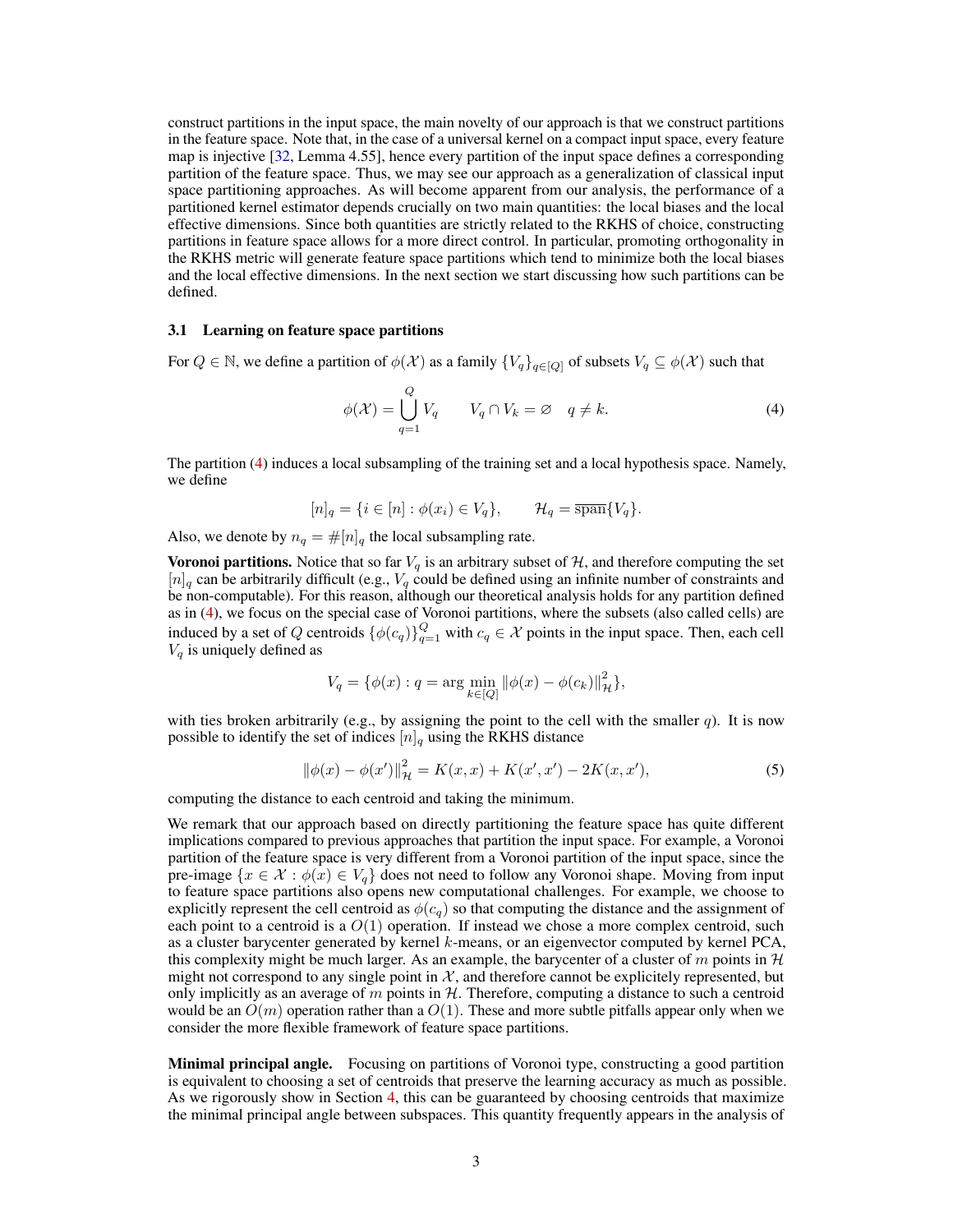subspace clustering [\[12\]](#page-10-12), and will be important for us to control both the bias and the variance of our estimator. The first principal angle between two linear subspaces  $U$  and  $W$  of a Hilbert space of inner product  $\langle \cdot, \cdot \rangle$  and norm  $\| \cdot \|$  is defined as

$$
\angle(U, W) = \min\{\arccos(\langle u, w \rangle) : u \in U, w \in W, ||u|| = ||v|| = 1\}.
$$

We call  $\theta$  the minimal first principal angle between the subspaces  $\mathcal{H}_q$ , that is,

<span id="page-3-3"></span><span id="page-3-2"></span>
$$
\theta = \min_{q \neq k} \angle(\mathcal{H}_q, \mathcal{H}_k). \tag{6}
$$

Once again, for computational reasons we cannot use direct optimization of this quantity in  $H$  as our objective, since the optimal centroid placement might be impossible to express using points from  $X$ . Instead, to promote large principal angles and obtain centroids that are computationally easy to handle, we consider the following greedy iterative procedure. Let  $X = \{x_i : i \in [n]\}.$  Then

$$
c_1 = \arg\max_{c \in X} K(c, c), \qquad c_{q+1} = \arg\max_{c \in X \setminus \{c_1, \dots c_q\}} SC_q(c), \tag{7}
$$

where

$$
SC_q(c) = K(c, c) - [K(c, c_1), \dots, K(c, c_q)]^\top K_q^{-1} [K(c, c_1), \dots, K(c, c_q)]
$$

is the Schur complement of a new candidate centroid c with respect to the q already selected centroids  $\{c_1,\ldots,c_q\}$ , and  $K_q \in \mathbb{R}^{q \times q}$  is defined by  $(K_q)_{i,j} = K(c_i,c_j)$ . Note that the inversion of  $K_q$  can be efficiently computed using rank-1 updates. This strategy has been originally proposed by [\[9\]](#page-10-13) with the goal of maximizing the volume spanned by the points in the feature space, which is achieved when the angle between all points selected is large as required by our condition. Crucially, it is also easy to apply to RKHS's, since computing Schur complements involves only inner products. Beyond promoting large volume and orthogonality, the Schur complement also has important links with uncertainty estimation and spectral approximation. In particular,  $SC<sub>q</sub>(c)$  is also equivalent to the posterior variance of c in a Gaussian process [\[26\]](#page-11-15), and to the leverage score of c w.r.t. the already selected point in the context of randomized linear algebra [\[21\]](#page-10-14).

#### 3.2 Learning local KRR estimators by sketched preconditioned conjugate gradient

<span id="page-3-0"></span>For each cell of a partition, a local estimator  $\hat{f}_q$  can be defined as the solution to the local KRR problem

$$
\min_{f \in \mathcal{H}_q} \frac{1}{n_q} \sum_{i \in [n]_q} |f(x_i) - y_i|^2 + \lambda_q \|f\|_{\mathcal{H}}^2
$$
\n(8)

with  $\lambda_q > 0$ . Given the local estimators  $\hat{f}_q$ , we then define a global estimator  $\bar{f}$  by

<span id="page-3-1"></span>
$$
\overline{f}(x) = \hat{f}_q(x) \qquad \text{if } \phi(x) \in V_q. \tag{9}
$$

Note that the evaluation of the global estimator at a point needs only one local estimator.

Guidance on how to pick the values  $\lambda_q$  in [\(8\)](#page-3-0) will follow from our theoretical analysis. Meanwhile, we focus on how to efficiently solve the minimization problems [\(8\)](#page-3-0). Let  $X_q = \{x_i \in X : i \in$  $[n]_q$ }  $\in \mathbb{R}^{n_q \times d}$  and  $Y_q = \{y_i \in Y : i \in [n]_q\} \in \mathbb{R}^{n_q}$  be the local subsets of input/output points, and let  $K_{n_q} \in \mathbb{R}^{n_q \times n_q}$  be the local kernel matrix with entries  $(K_{n_q})_{i,j} = K(x_i, x_j)$  for  $i, j \in [n]_q$ . Following the same ideas to derive [\(3\)](#page-1-3), one could compute  $f_q$  by

$$
\widehat{f}_q(x) = \sum_{i \in [n]_q} (\alpha_q)_i K(x_i, x), \qquad \alpha_q = \left( K_{n_q} + \lambda_q n_q I \right)^{-1} Y_q. \tag{10}
$$

This would already result in a smaller computational burden compared to the vanilla KRR estimator [\(3\)](#page-1-3): the space and time complexities are now  $O(\max_{q \in [Q]} n_q^2)$  and  $O(\sum_{q \in [Q]} n_q^3)$ , potentially with  $n_q \ll n$ . Moreover, an additional saving in time can be obtained by distributing each task [\(10\)](#page-3-1) over Q different machines, leading to  $O(\max_{q \in [Q]} n_q^3)$  time complexity. However, the scaling in  $n_q$  is still quadratic and cubical. To improve these dependencies, we solve [\(10\)](#page-3-1) only approximately, using the FALKON algorithm proposed in [\[29\]](#page-11-14). To this end, we first need to introduce several key ingredients. While the following constructions hold in general for any set of points, here we adapt them to the partition setting outlined in the previous section.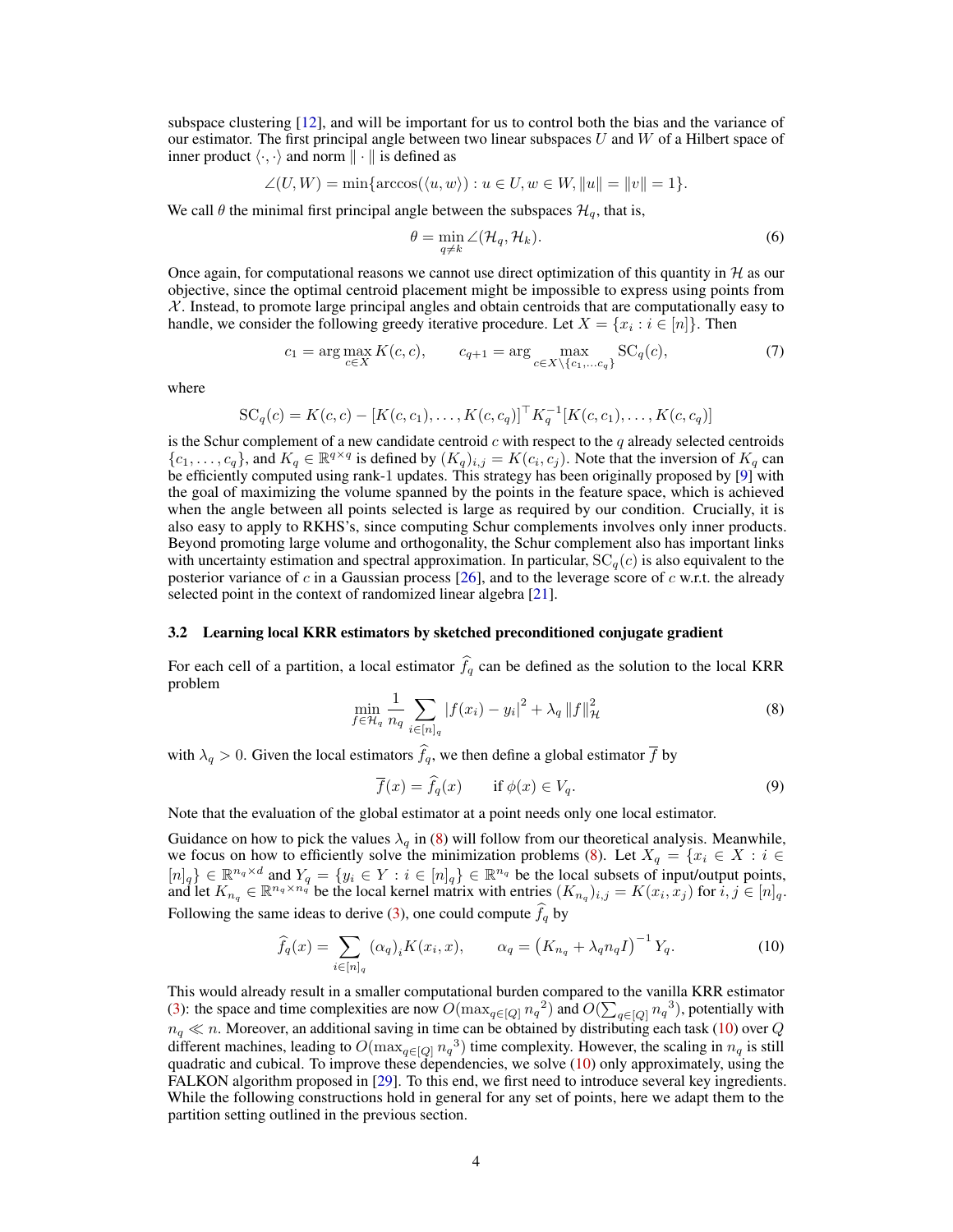**Local Nyström subsampling.** For each  $q \in [Q]$ , we consider a subset of  $m_q \le n_q$  points

$$
\widetilde{X}_q = \{\widetilde{x}_{q,1}, \dots, \widetilde{x}_{q,m_q}\} \subseteq X_q \tag{11}
$$

sampled uniformly at random from  $X_q$ . We then define  $K_{m_q} \in \mathbb{R}^{m_q \times m_q}$  by  $(K_{m_q})_{i,j} =$  $K(\widetilde{x}_{q,i}, \widetilde{x}_{q,j})$  for  $i, j \in [m_q]$ , and  $K_{n_q m_q} \in \mathbb{R}^{n_q \times m_q}$  by  $(K_{n_q m_q})_{i,j} = K(x_i, \widetilde{x}_{q,j})$  for  $i \in [n]_q, j \in [m]_q$  $[m_q].$ 

**Local Preconditioner.** For each  $q \in [Q]$ , we define the local (sketched) preconditioner  $B_q \in$  $\mathbb{R}^{m_q \times m_q}$  as

<span id="page-4-1"></span>
$$
B_q B_q^{\top} = \left(\frac{n_q}{m_q} K_{m_q}^2 + \lambda_q n_q K_{m_q}\right)^{-1}.
$$

**Conjugate gradient descent.** We let  $\widetilde{\beta}_{q,t} \in \mathbb{R}^{m_q}$  be the t-th iteration of conjugate gradient minimizing

$$
\mathcal{L}_q(\beta) = \frac{1}{n_q} \|K_{n_q m_q} B_q \beta - Y_q\|^2 + \lambda_q \beta^\top (B_q^\top K_{m_q} B_q) \beta. \tag{12}
$$

Finally, we define the local FALKON estimator

<span id="page-4-2"></span>
$$
\widetilde{f}_{q,t}(x) = \sum_{i=1}^{m_q} (B_q \widetilde{\beta}_{q,t})_i K(\widetilde{x}_i, x) \qquad q \in [Q]. \tag{13}
$$

## 3.3 ParK

We are now ready to present ParK. Let  $(\phi(c_q))_{q=1}^Q$  with  $c_q \in X$  be the centroids of the cells  $(V_q)_{q=1}^Q$  selected greedily according to [\(7\)](#page-3-2). We define the ParK estimator as

<span id="page-4-3"></span>
$$
\overline{f}_t(x) = \overline{f}_{q,t}(x) \qquad \text{if } \phi(x) \in V_q. \tag{14}
$$

The algorithm to train the above estimator (see Algorithm [1\)](#page-4-0) consists of three main parts. The first one greedily identifies the representative points  $(c_q)_{q=1}^Q$  such that  $(\phi(c_q))_{q=1}^Q$  are the centroids of the cells; the second one identifies the subsets of points  $X_q, Y_q$  associated to each cell; the third one uses the FALKON algorithm to solve the local minimization problem [\(12\)](#page-4-1) for each  $X_q, Y_q$  with  $q \in [Q]$ , thus deriving the  $Q$  local estimators [\(13\)](#page-4-2). At prediction time, the algorithm first identifies to which cell the test point belongs, and then proceeds using the local estimator of the selected cell to predict the output (see Algorithm [2\)](#page-5-1). Note that the RKHS distances in llne 4 of Algorithm [1](#page-4-0) and line 1 of Algorithm [2\)](#page-5-1) are computed using the polarization identity [\(5\)](#page-2-1).

# Algorithm 1 ParK: Train

<span id="page-4-0"></span>**Require:** Training set  $X = (x_i)_{i=1}^n \in \mathbb{R}^{n \times d}, Y = (y_i)_{i=1}^n \in \mathbb{R}^n$ , numbers of local Nyström centers  ${m_q}_{q=1}^Q \in \mathbb{N}^Q$ , local regularization parameters  ${\{\lambda_q\}}_{q=1}^Q \in \mathbb{R}^Q_+$ , number of local iterations  $\{t_q\}_{q=1}^Q \in \mathbb{N}^Q$ . 1: Initialize  $[n]_q = \{\}\$ for all  $q \in [Q]$ 2: Greedily select  $(\phi(c_q))_{q=1}^Q$  according to [\(7\)](#page-3-2) 3: for  $i = 1, ..., n$  do 4: Compute  $\overline{q} = \operatorname{argmin}_{q \in [Q]} ||\phi(x_i) - \phi(c_q)||_p^2$  ${\mathcal H}$ 5: Update  $[n]_{\overline{q}} = [n]_{\overline{q}} \cup \{i\}$ 6: end for 7: for  $q = 1, ..., Q$  do Select  $X_q = \{x_i \in X : i \in [n]_q\}$  and  $Y_q = \{y_i \in Y : i \in [n]_q\}$ 9: Compute  $f_{q,t_q}$  as in eq. [\(13\)](#page-4-2) using  $X_q, Y_q$ 10: end for 11: Collect the local estimators  $f_{q,t_q}$  and return the ParK estimator  $f_t$  as in eq. [\(14\)](#page-4-3)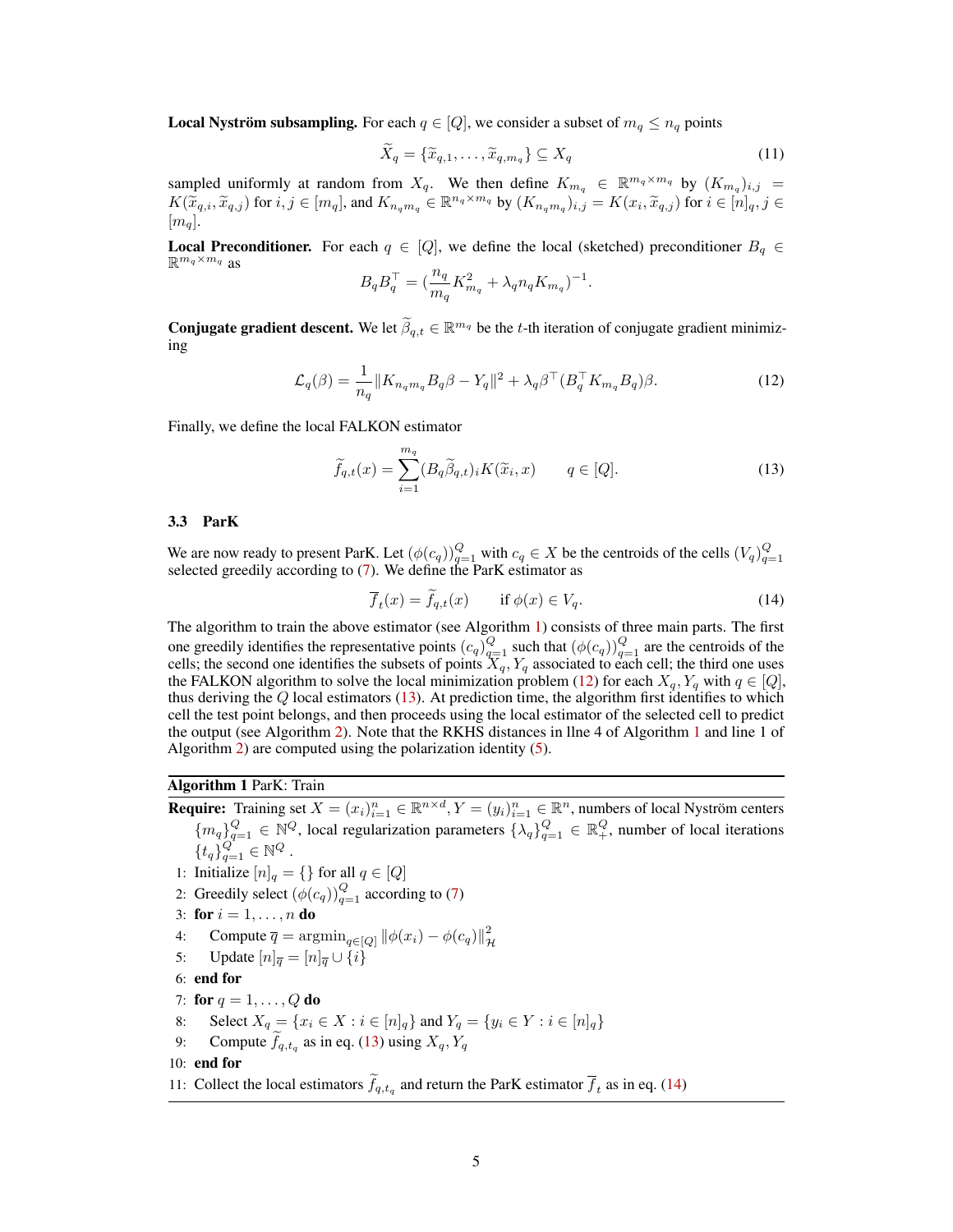#### Algorithm 2 ParK: Predict

**Require:** Test point  $x \in \mathbb{R}^d$ , local estimators  $\{\widetilde{f}_{q,t}\}_{q=1}^Q$ , representatives of partition  $C = (c_q)_{q=1}^Q$ 1: Select  $\overline{q} = \operatorname{argmin}_{q \in [Q]} ||\phi(x) - \phi(c_q)||_p^2$  $\mathcal H$ 2: Evaluate  $f_{\overline{q},t}(x)$ 

<span id="page-5-1"></span>The time complexity of training ParK is  $O(Q^2 n \log(n))$  to compute the centroids,  $O(Qn)$  to compute the indices  $[n]_q$ , and  $O(t_q m_q n_q)$  to compute each local estimator. Putting these quantities together we get  $O(Q^2 n \log(n) + \sum_{q \in [Q]} t_q m_q n_q)$  in time, and  $O(\max_{q \in [Q]} m_q^2)$  in space. If we parallelize the training of the local estimators over  $Q$  machines, the time complexity further reduces to  $O(Q^2 n \log(n) + \max_{q \in [Q]} t_q m_q n_q)$ . In many practical scenarios, we can think Q as  $O(1)$ . For example, in all our experiments we take  $Q = 32$  (see Section [5\)](#page-8-0). We compare the complexity of several KRR solver in Table [1.](#page-5-2)

<span id="page-5-2"></span>Table 1: Computational complexity of some KRR solvers (up to constants). For D&C and ParK, we report the time complexity on Q parallel machines and the space requirement for each machine.

|       | naive       |         | iterative $[37]$ Nyström/RF $[36, 25]$ FALKON $[29]$ |       | D&C [38] ParK |                                      |
|-------|-------------|---------|------------------------------------------------------|-------|---------------|--------------------------------------|
| space | $n^2$       |         | m·                                                   | $m^2$ | $(n/Q)^2$     | $\max_a m_a^2$                       |
| time  | $n^{\circ}$ | $t n^2$ | $m^2n$                                               | tmn   | $(n/Q)^3$     | $Q^2 n \log(n) + \max_q t_q m_q n_q$ |
| test  |             |         | $\,m$                                                | m     |               | $Q + \max_a m_a$                     |

#### Space partitioning vs data splitting

We conclude this section commenting on a different yet related distributed approach. As briefly recalled in the introduction, a straightforward way to decompose the KRR problem is by a simple split of the training data. For example, one can divide the samples uniformly at random into Q disjoint subsets of cardinality  $n_q = n/Q$ . Methods performing such a step are known as divide-and-conquer [\[38,](#page-11-13) [20,](#page-10-7) [14\]](#page-10-8). Consisting essentially in a block diagonal approximation of the kernel matrix, the resulting final estimator is an average of globally subsampled models. Divide-and-conquer methods are appealing due to the extreme simplicity of the splitting procedure and the direct control of the subsampling rates  $n<sub>a</sub>$ . However, they can suffer from worse approximation error (see discussion in [\[34\]](#page-11-11)), and be expensive at test and evaluation time. On the other hand, partitions present several potential benefits. First, data splitting is a byproduct of a geometric partition. This opens to the opportunity of exploiting the structure of the space, for instance enforcing notions of locality or orthogonality. Consistently, the final estimator is a union of local estimators, as opposed to an average of global ones. Hence, partitioning may enhance the approximation power of the model, capturing relevant local correlations [\[23\]](#page-11-9). As another consequence, at evaluation time only one local estimator, instead of the average of all estimators, needs to be called, yielding further computational saving. These nice properties have motivated a fruitful line of research, notably [\[23,](#page-11-9) [34,](#page-11-11) [24\]](#page-11-12), where the advantage in the partitioning approach has been studied both in statistical and in computational terms. In this paper we concentrate on the computational aspects, expanding on theoretical tradeoffs outlined in [\[34,](#page-11-11) [24\]](#page-11-12) and developing [\[24\]](#page-11-12) with new algorithmic ideas.

## <span id="page-5-0"></span>4 Theory

To simplify the analysis and better highlight the new ideas in play, we consider the problem [\(1\)](#page-1-4) in a fixed design setting [\[2,](#page-10-15) [15\]](#page-10-16), where the  $x_i$  are deterministic and the  $\varepsilon_i$  are independent and identically distributed random variables.

Let  $L^2 = L^2(\rho)$  with  $\rho = \frac{1}{n} \sum_{i=1}^n \delta_{x_i}$ . We may identify  $L^2$  with  $\mathbb{R}^n$  endowed with the inner product  $\langle u, w \rangle_{L^2} = \frac{1}{n} u^\top w$ . We define the excess risk of an estimate  $\hat{f}$  of  $f_*$  in problem [\(1\)](#page-1-4) as

<span id="page-5-3"></span>
$$
\mathcal{R}(\hat{f}) = \|\hat{f} - f_*\|_{L^2}^2 = \frac{1}{n} \sum_{i=1}^n |\hat{f}(x_i) - f_*(x_i)|^2.
$$
 (15)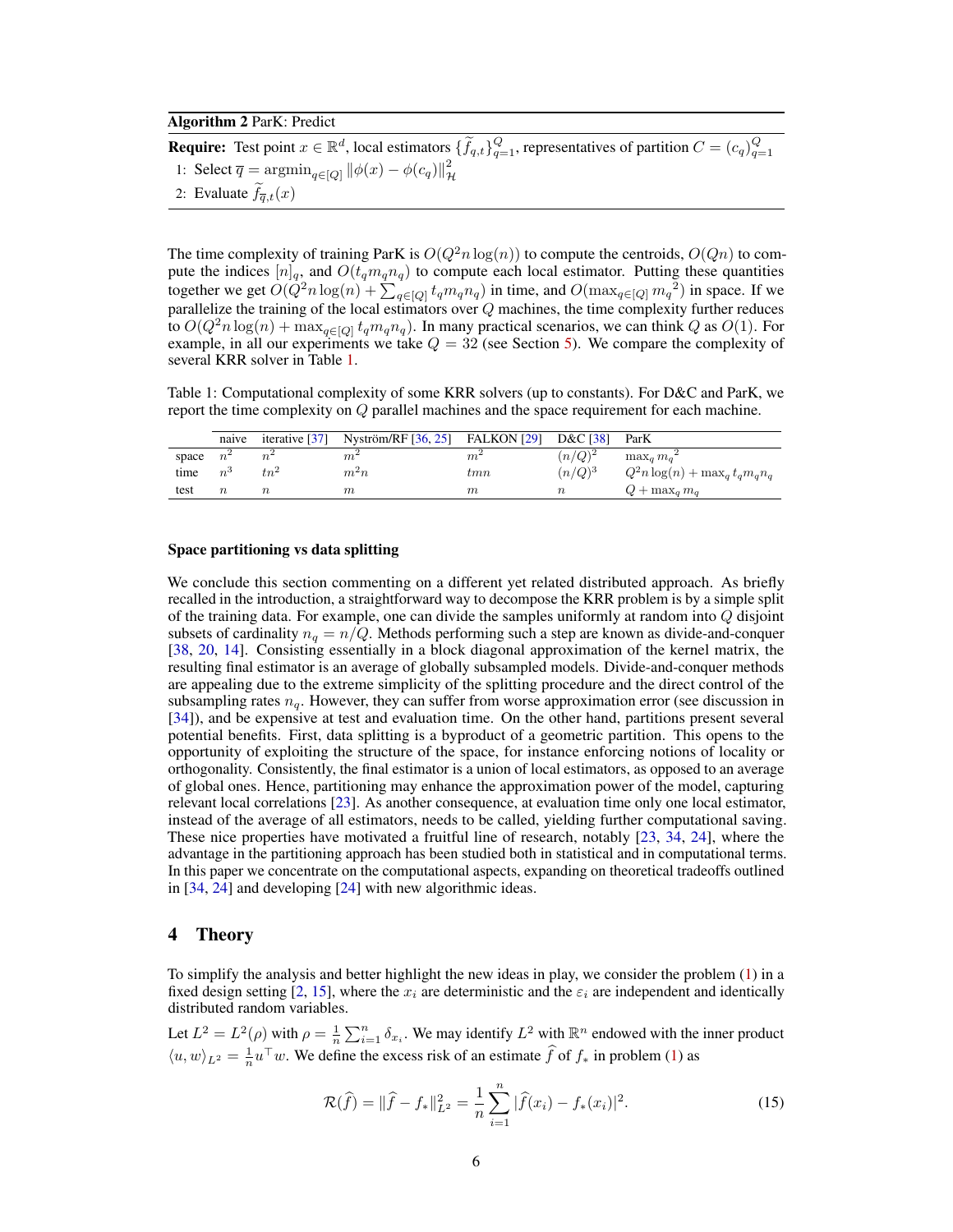We are interested in studying the performance of the estimator  $\bar{f}_t$  defined in [\(14\)](#page-4-3) given a partition [\(4\)](#page-2-0), as measured by the excess risk [\(15\)](#page-5-3). Our theory will suggest how to construct the partition and tune the regularization in order to get the best learning rate.

#### <span id="page-6-3"></span>4.1 Definitions and assumptions

We start by defining some relevant operators in global and local variants. In view of [\(3\)](#page-1-3) (and the fixed design setting), we assume without loss of generality that  $\mathcal{H} = \mathcal{H}_n$ . We define the covariance operator  $T : \mathcal{H} \to \mathcal{H}$  as  $T = \frac{1}{n} \sum_{i \in [n]} \phi(x_i) \otimes \phi(x_i)$ , where, for  $v, w \in \mathcal{H}$ ,  $v \otimes w$ denotes the operator  $u \in \mathcal{H} \mapsto \langle u, v \rangle_{\mathcal{H}} w \in \mathcal{H}$ . The operator T is standard in the analysis of kernel methods [\[7\]](#page-10-0). We now define the local version of the covariance operator conditioned on the partitioning  $(4)$ . Thanks to  $(10)$  (and the fixed design setting), we can assume without loss of generality that  $\mathcal{H}_q = \text{span}\{\phi(x_i) : i \in [n]_q\}$ . The local covariance operator  $T_q : \mathcal{H} \to \mathcal{H}$  is defined as  $T_q = \frac{1}{n_q} \sum_{i \in [n]_q} \phi(x_i) \otimes \phi(x_i)$ . We denote with  $P_q : \mathcal{H} \to \mathcal{H}$  the orthogonal projection onto the subspace  $\mathcal{H}_q$ . For all  $q \in [Q]$ , we let  $\rho_q = n_q/n$ . Recall that we denote by  $\theta$  the minimal principal angle between the subspaces  $\mathcal{H}_q$ , as defined in [\(6\)](#page-3-3).

To measure the capacity of the hypothesis spaces, we will use the standard notion of effective dimension [\[7\]](#page-10-0).

**Effective dimension.** The (global) effective dimension of the space  $H$  is given by

$$
\mathcal{N}(\lambda) = \text{Tr}((T + \lambda)^{-1}T) \qquad \lambda > 0.
$$

Consistently, we define the local effective dimension of each space  $\mathcal{H}_q$  as

$$
\mathcal{N}_q(\lambda_q) = \text{Tr}((T_q + \lambda_q)^{-1}T_q) \qquad \lambda_q > 0.
$$

We also define the local maximal degrees of freedom [\[2\]](#page-10-15) as

$$
\mathcal{N}_{\infty,q}(\lambda_q) = \sup_{x \in X_q} \langle \phi(x), (T_q + \lambda_q)^{-1} \phi(x) \rangle_{\mathcal{H}} \qquad \lambda_q > 0,
$$

which gives the bound  $\mathcal{N}_q(\lambda_q) \leq \mathcal{N}_{\infty,q}(\lambda_q) \leq \lambda_q^{-1} \sup_x K(x,x)$ . The effective dimension is related to the spectrum decay of the covariance operator, and thus it provides a way to quantify how many important eigenfunctions the RKHS contains. In this sense, it serves as an implicit number of parameters for the nonparametric model represented by the RKHS. The interplay between global and local effective dimensions, hence between global and local model complexity, will play a major role in our analysis. Similarly, there exist an interplay between a local and a global version of the maximal degrees of freedom  $\mathcal{N}_{\infty}(\lambda)$ , which is also connected to the coherence of the T operator, and to the concept of maximal leverage score [\[2\]](#page-10-15).

We will need a few basic assumptions.

<span id="page-6-1"></span>Assumption 1.  $f_* \in \mathcal{H}$ .

<span id="page-6-2"></span>**Assumption 2.** 
$$
\kappa^2 = \sup_{x \in \mathcal{X}} K(x, x) < \infty
$$
.

<span id="page-6-0"></span>**Assumption 3.** The noise variables  $\varepsilon_i$  are i.i.d. sub-Gaussian of variance proxy  $\sigma^2 < \infty$ ,  $i \in [n]$ .

Assumption [3](#page-6-0) is standard in the analysis of any regression model. In particular, sub-Gaussianity allows to control the tails of the noise, and therefore to establish bounds in high probability. Bounded and Gaussian noise are examples, but any variable with sub-Gaussian tail is covered. Assumptions [1](#page-6-1) and [2](#page-6-2) are instead typical of kernel methods. With Assumption [1,](#page-6-1) we suppose that the RKHS is a well specified model. We stick to Assumption [1](#page-6-1) for simplicity, but we could easily relax it assuming the existence of a function in the RKHS with same excess risk as  $f_*$ , or considering the excess risk with respect to the best in class. Assumption [2](#page-6-2) allows to provide explicit bound for kernel related quantities, and ensures in particular that functions in the RKHS are bounded.

#### 4.2 Main results

<span id="page-6-4"></span>Our first proposition generalizes the classical bias-variance tradeoff of KRR estimators incorporating iterative optimization, random projections and feature partitioning. The result is a high probability bound for the excess risk of our ParK estimator.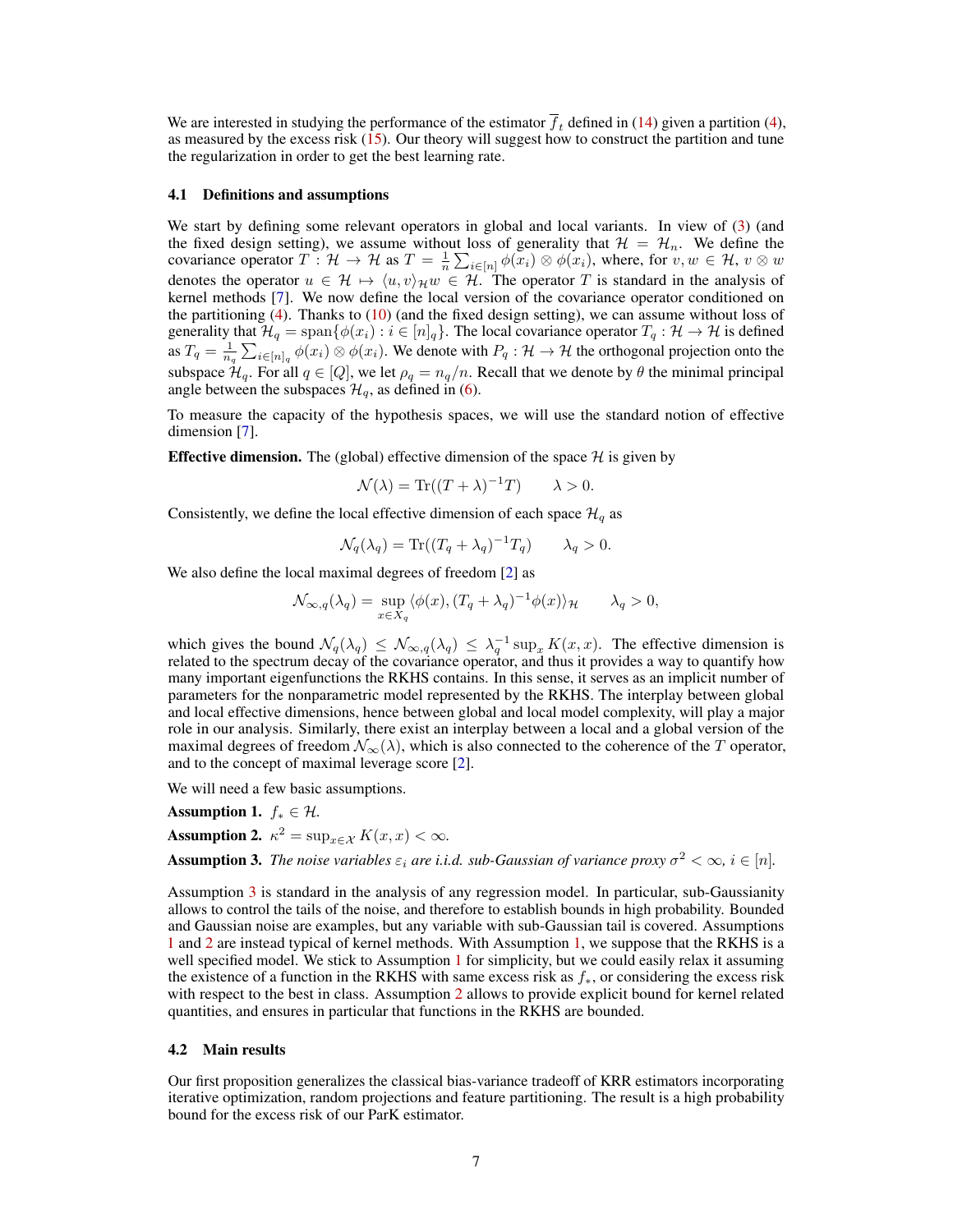**Proposition 1.** Let  $\delta \in (0,1)$ . Under the regression model [\(1\)](#page-1-4) and the assumptions of Section [4.1,](#page-6-3) Let  $\overline{f}_{t_q}$  be the ParK estimator as defined in [\(14\)](#page-4-3). If for each  $q \in [Q]$ ,  $0 < \lambda_q \leq \kappa^2$ ,

$$
m_q \geq 5[1+14\mathcal{N}_{\infty,q}(\lambda_q)]\log(\frac{8\kappa^2}{\lambda_q\delta}), \qquad t_q \geq 2\log\left(4\sigma^2\left(\|P_qf_*\|_{\mathcal{H}}^2\,\lambda_q\right)^{-1/2}\right),
$$

*then, with probability at least*  $1 - 4\delta$ *,* 

$$
\mathcal{R}(\overline{f}_{t_q}) \leq 16 \sum_{q=1}^Q \|P_q f_*\|_{\mathcal{H}}^2 \lambda_q \rho_q + \sigma^2 \sum_{q=1}^Q \frac{\mathcal{N}_q(\lambda_q) + \sqrt{\mathcal{N}_q(\lambda_q) \log(1/\delta)} + 2 \log(1/\delta)}{n}.
$$

The proof of Proposition [1](#page-6-4) is given in Appendix [A.2.](#page--1-1) The bound consists of a bias and a variance term. The bias term is an average of local biases, measured by the projection of the target function onto the local hypothesis spaces, regularized by a local penalization. The variance term is essentially the ratio between the sum of local effective dimensions and the global sample size. We are going to control bias and variance in the next two propositions, whose proof is postponed to Appendix [A.3.](#page--1-0) For the bias, we prove the following generalized Bessel inequality.

<span id="page-7-0"></span>Proposition 2. *With the definitions of Section [4.1,](#page-6-3) we have*

$$
\sum_{q=1}^{Q} ||P_q f_*||_{\mathcal{H}}^2 \le (1 + Q^2 \cos(\theta)) ||f_*||_{\mathcal{H}}^2.
$$

Proposition [2](#page-7-0) bounds the possible redundancy of the local projections by the minimal principal angle between the local subspaces. In particular, if the local subspaces are an orthogonal decomposition of the global space, the partitioned estimator has no additional local bias. On the other hand, lack of orthogonality results in a larger bias. Turning to the variance, we obtain the following bound on the local effective dimensions.

<span id="page-7-2"></span>**Proposition 3.** With the definitions of Section [4.1,](#page-6-3) for  $\lambda_q = \lambda \rho_q^{-1}$  we have

$$
\sum_{q=1}^{Q} \mathcal{N}_q(\lambda_q) \le \left(1 + \kappa^2 \frac{\cos^2(\theta)}{\lambda} \right) \mathcal{N}(\lambda).
$$

Once again, the minimal principal angle controls the ratio between local and global quantities. Where there is perfect orthogonality, splitting the hypothesis space does not increase the effective dimension; otherwise, a price proportional to the minimal principal angle is paid. With the above results in hand, we can now control the excess risk of the ParK estimator in terms of the global norm of the target function and the global effective dimension. This allows to compare the performance of our partitioned method to that of a typical global method.

<span id="page-7-1"></span>**Theorem 4.** *Let*  $\delta \in (0,1)$ *. Under the same assumptions of Proposition [1,](#page-6-4) let*  $\overline{q} = \argmin_{q \in [Q]} \rho_q$ *, for*  $0 < \lambda \leq \rho_{\overline{q}} \kappa^2$  when  $\lambda_q = \lambda \rho_q^{-1}$  *for each*  $q \in [Q]$ *, with probability at least*  $1-4\delta$ *,* 

$$
\mathcal{R}(\overline{f}_t) \le 16(1+Q^2\cos(\theta))\|f_*\|_{\mathcal{H}}^2\lambda + \frac{4\sigma^2}{n}\left(1+\kappa^2\frac{\cos^2(\theta)}{\lambda}\right)\mathcal{N}(\lambda)\log(\frac{1}{\delta}).
$$

If we consider a model where H is the orthogonal sum of the subspaces  $\mathcal{H}_q$ , as in [\[24\]](#page-11-12), then  $cos(\theta) = 0$ , and the bound of Theorem [4](#page-7-1) simplifies to  $\mathcal{R}(\overline{f}_t) = O(\lambda ||f_*||^2 + \mathcal{N}(\lambda)n^{-1})$ . In particular, setting  $\lambda = O(1/\sqrt{n})$ , we obtain the learning rate  $O(1/\sqrt{n})$ . This is known to be the optimal rate, in the minimax sense, for global KRR models [\[7\]](#page-10-0). Note that, in the orthogonal case, the constraint  $\lambda \lesssim \rho_q$  translates to the minimal local point requirement  $n_q \gtrsim \sqrt{n}$  for all q, and hence to a bound on the partition size, namely  $Q \lesssim \sqrt{n}$ . On the other hand, when the subspaces  $\mathcal{H}_q$  are not perfectly orthogonal, our bound manifests a statistical-computational tradeoff, which is however quantified by the minimal principal angle. Further, the constraints on the local number of Nyström quantified by the minimal principal angle. Further, the constraints on the local number of Nystrom centers  $m_q$ , iterations  $t_q$  of Proposition [1,](#page-6-4) and the choice  $\lambda_q = \lambda \rho^{-1}$  with  $\lambda = 1/\sqrt{n}$  to achieve the minimax rate, allows to recover a time complexity of  $O\left(Q^2n\log(n) + \sum_{q\in [Q]} n_q \sqrt{\frac{n_q}{\sqrt{n}}} \right)$  $\frac{q}{n} \log(\frac{n_q}{\sqrt{r}})$  $\frac{q}{\overline{n}})\Big).$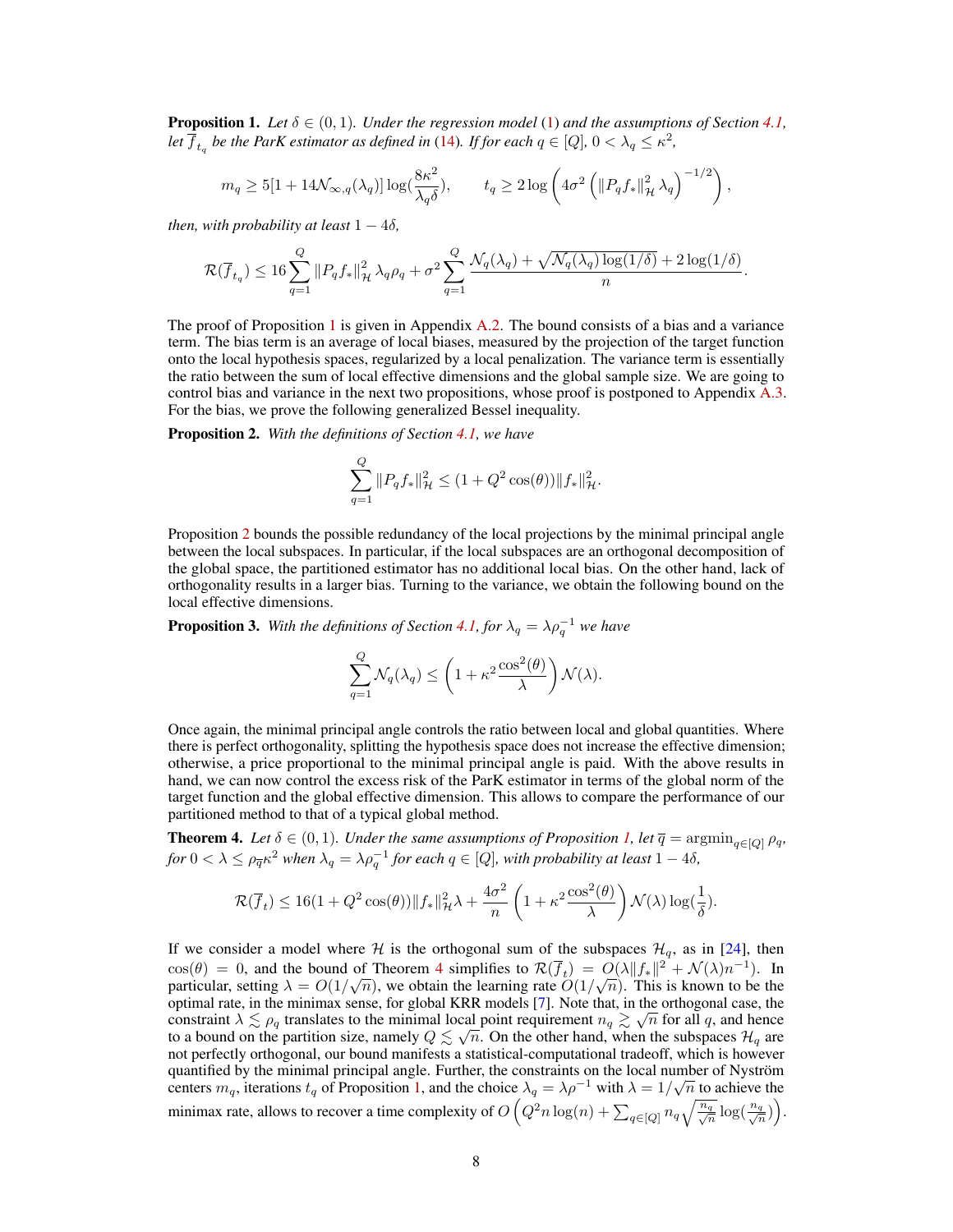Analyses of (input space) partitioned kernel estimators have been conducted within different models, such as Gaussian SVM's on Voronoi partitions [\[23\]](#page-11-9), general kernels on clusters [\[34\]](#page-11-11), and blockdiagonal kernels on arbitrary partitions [\[24\]](#page-11-12). In these works, the bounds are established in random design, for plain [\[23,](#page-11-9) [34\]](#page-11-11) or Nyström [\[24\]](#page-11-12) local KRR estimators. Our result is in fixed design, but compared to [\[24\]](#page-11-12) incorporates the additional algorithmic ingredient of iterative optimization. For a perfectly orthogonal model ( $\cos \theta = 0$ ), we recover the result in [\[24\]](#page-11-12) as a special case (although in fixed design). In [\[34\]](#page-11-11), the bias is controlled choosing same  $\lambda_q$  for all q, while the crucial bound of Proposition [3](#page-7-2) is made as an assumption. Note however that, at least in our proof of Proposition [3,](#page-7-2) it is important to choose a differently scaled  $\lambda_q$  for each cell. Furthermore, our analysis and numerical tests motivate that partitioning the feature space is key to control both local bias and local effective dimension. Rather than on computational aspects, [\[23\]](#page-11-9) focuses on extending statistical optimality for functions of local smoothness. This theme is also explored in [\[34,](#page-11-11) [24\]](#page-11-12). However, since the proposed partitioning step is either unsupervised [\[23,](#page-11-9) [34\]](#page-11-11) or unspecified [\[24\]](#page-11-12), improved rates can be obtained only under oracle assumptions, that is, assuming that the smoothness of the target function is localized right on the cells of the chosen partition. Partitions adapting to the unknown local smoothness of the target function can arguably be learned only in a supervised manner. This has been done for piecewise polynomial regression drawing ideas from multi-resolution analysis [\[4,](#page-10-17) [18\]](#page-10-18). An application of these ideas for kernel methods is not straightforward due to the usual computational constraints, but could be subject of future work.

## <span id="page-8-0"></span>5 Experiments

In this section we study the performance of ParK on some large-scale datasets ( $n \approx 10^6, 10^7, 10^9$ ). In particular we consider dataset where at the moment, because of their cardinality, only a few solvers can efficiently learn from. For this reason we compare to the global large-scale kernel method FALKON which has so far being the method that performs the best in terms of time and accuracy on these datasets [\[22\]](#page-10-19). A standard divide-and-conquer method can not run on these datasets (for the high space complexity), for this reason we compare with a version where each local estimator is a sketched KRR estimator computed with FALKON. We run two different versions of this algorithm,  $D&C\text{-FALK}(v1)$  and  $D&C\text{-FALK}(v2)$ , that differ only in their hyper-parameters choices as specified later in this section. We also consider a second version of ParK where the centroids of the partition's cells are chosen as  $\{\phi(c_q)\}_{q=1}^Q$  with  $c_q$  selected uniformly at randomly from the training data X (referred to as ParK-Uni). For each experiment we report mean and standard deviation on 10 trials. The experiments are implemented in python using pytorch and the FALKON library [\[22\]](#page-10-19). The experiments run on a machine with 2 Intel Xeon Silver 4116 CPUs and 1 GPU NVIDIA Titan Xp. The ram of the machine is 256 GB. We perform experiments on the four large-scale datasets TAXI  $(n \approx 10^9, d = 9, \text{ regression})$ , HIGGS  $(n \approx 10^7, d = 28, \text{ classification})$ , AIRLINE  $(n \approx 10^6, d = 8, \text{ T}$ regression), AIRLINE-CLS ( $n \approx 10^6$ ,  $d = 8$ , classification) with the same pre-processing and same random train/test split used in [\[22\]](#page-10-19). We do not cross validate hyper-parameters of the local estimators of ParK. Instead we use the same used by FALKON in the paper [\[22\]](#page-10-19) with the following exeptions: let  $\lambda$  be the global regularization parameters of FALKON and m the number of the Nyström points, the local estimators of ParK use regularization  $\lambda_q = \lambda \rho_q^{-1}$  and  $m_q = m \rho_q$  as suggested by the theory. D&C-FALK(v1) also follows the same rule for setting the hyper-parameters of its local estimators, while  $D&C\text{-FALK}(v2)$  uses the same of the (v1) version except the number of Nyström centers which are  $3m_q$  in AIRLINE and AIRLINE-CLS,  $5m_q$  in HIGGS, and  $6m_q$  in TAXI. The number of centroids used by ParK and D&C-FALK is  $Q = 32$  for all experiments. Performance for different Q values remains almost identical but worsen in time for higher values. Further, note that the local estimators of ParK and D&C-FALK are learned sequentially. We report in Table [2](#page-9-1) the errors and times. In particular, for ParK(-Uni) we report the initialization time that include the greedy algorithm to select the centroids (not for ParK-Uni) and the assignment of the training points to the corresponding cell, the sequential training times of the local estimators, and the total time of this pipeline.

We can see that ParK can match the accuracy of the global FALKON estimator with a smaller computational cost. ParK-Uni requires further less time, at the expense of some loss in accuracy, confirming that a worse partition can affect generalization, as suggested by our theory. The reason of the ParK-Uni speedup is twofold. First, the initialization step requires only to assign points to a set of randomly selected centroids, and second, the local subsets of points have uniform cardinality (which is usually not the case for normal  $\text{ParK}$ ).  $D&C\text{-FALK}(v1)$  is the algorithm with with smallest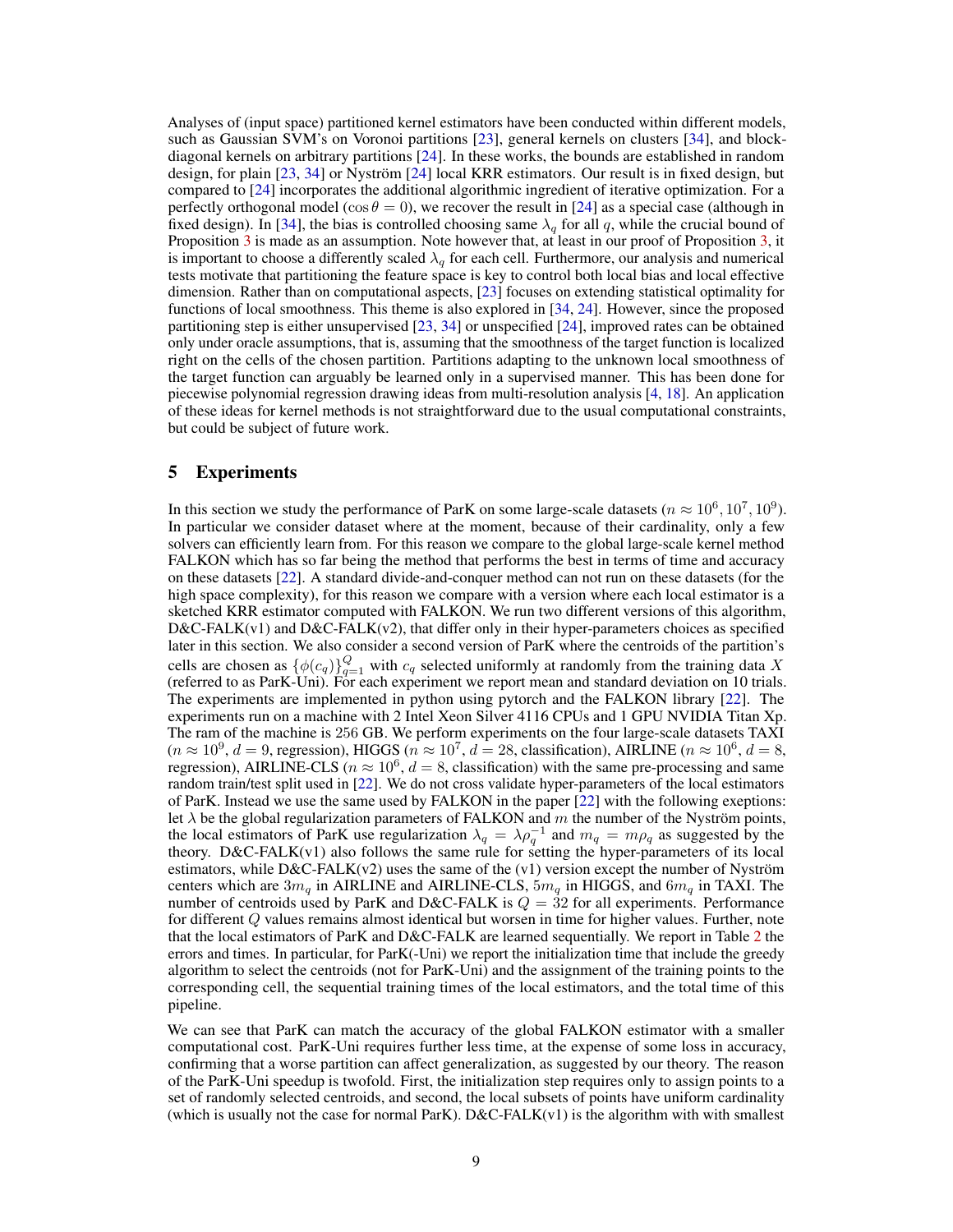Table 2: Accuracy and running time comparison on large-scale datasets.

<span id="page-9-1"></span>

|                       | TAXI $n \approx 10^9$ |                          |              |              | HIGGS $n \approx 10^7$       |                          |               |               |  |
|-----------------------|-----------------------|--------------------------|--------------|--------------|------------------------------|--------------------------|---------------|---------------|--|
|                       | <b>ERROR</b>          | TIME (MIN.)              |              | <b>ERROR</b> | TIME (SEC.)                  |                          |               |               |  |
|                       | (RMSE)                | <b>INIT</b>              | <b>TRAIN</b> | <b>TOTAL</b> | $(1 - AUC)$                  | <b>INIT</b>              | TRAIN         | <b>TOTAL</b>  |  |
| PARK                  | $312.0 \pm 0.2$       | $25 + 1$                 | $39 + 13$    | $64 + 13$    | $0.182 \pm 0.001$            | $30\pm2$                 | $474 \pm 172$ | $504 \pm 172$ |  |
| PARK-UNI              | $315.7 \pm 0.6$       | $5\pm1$                  | $13\pm1$     | $18\pm1$     | $0.192 \pm 0.000$            | $3\pm1$                  | $67 + 7$      | $70 + 7$      |  |
| <b>FALKON</b>         | $311.7 \pm 0.1$       |                          |              | $120 \pm 1$  | $0.180 \pm 0.001$            | ÷,                       |               | $715 \pm 6$   |  |
| $D&C\text{-FALK}(V1)$ | $356.2 \pm 0.2$       | ٠                        |              | $14\pm1$     | $0.212 \pm 0.000$            | $\overline{\phantom{a}}$ |               | $50 + 1$      |  |
| $D&C\text{-FALK}(V2)$ | $327.4 \pm 0.1$       |                          |              | $29 \pm 1$   | $0.195 \pm 0.000$            | ÷,                       |               | $288 \pm 2$   |  |
|                       |                       | AIRLINE $n \approx 10^6$ |              |              | AIRLINE-CLS $n \approx 10^6$ |                          |               |               |  |
|                       | <b>ERROR</b>          |                          | TIME (SEC.)  |              | <b>ERROR</b>                 | TIME (SEC.)              |               |               |  |
|                       | (MSE)                 | <b>INIT</b>              | <b>TRAIN</b> | <b>TOTAL</b> | $(C-ERR)$                    | <b>INIT</b>              | TRAIN         | <b>TOTAL</b>  |  |
| PARK                  | $0.760 \pm 0.005$     | $6\pm1$                  | $71 + 9$     | $77 + 10$    | $31.5 \pm 0.2\%$             | $9\pm1$                  | $55 \pm 6$    | $64\pm6$      |  |
| PARK-UNI              | $0.766 \pm 0.006$     | $1\pm1$                  | $32\pm3$     | $33\pm3$     | $31.6 \pm 0.2\%$             | $2\pm1$                  | $22 \pm 2$    | $24 + 2$      |  |
| <b>FALKON</b>         | $0.758 \pm 0.005$     | ٠                        |              | $334\pm2$    | $31.5 \pm 0.2\%$             | ÷,                       |               | $391 + 5$     |  |
| $D&C\text{-FALK}(V1)$ | $0.834 \pm 0.005$     | ٠                        |              | $27 + 1$     | $33.2 \pm 0.1\%$             | ٠                        |               | $20 + 1$      |  |
| $D&C\text{-FALK}(V2)$ | $0.799 \pm 0.005$     | ٠                        |              | $96 + 1$     | $32.2 \pm 0.1\%$             | ۰                        |               | $73 \pm 1$    |  |

training time but achieve significantly worse performance using the same rule to choose the number of Nyström points of ParK. For this reason, in  $D&C\text{-}FALK(v2)$  we increase the number of centroid to improve the performance, but the error of the method still results higher than the others with a training time now higher than ParK.

# <span id="page-9-0"></span>6 Conclusions and limitations.

In this paper we have proposed a new algorithm for large scale kernel ridge regression. Our method integrates and jointly exploits three previously uncombined algorithmic strategies, namely partitions, sketching and (preconditioned) iterative optimization. Distinctively from traditional partitioned methods, we have introduced the idea of partitioning the feature space, which allows to directly control and resolve the localization of the kernel model. We have presented a simple analysis that characterizes the statistical-computational trade-off of a partitioned kernel estimator by the interplay of intuitive quantities. Moreover, we have demonstrated that our algorithm performs favourably against a state-of-the-art large scale global method.

The main theoretical limitation of our work is the lack of a result connecting the proposed partitioning algorithm to the properties of the resulting partition. This seems to be a common gap in the literature of partitioned kernel methods, where partitions are often assumed to be given or, if explicitly constructed, are not statistically characterized. While our construction is theoretically motivated by the analysis and practically validated by the experiments, an actual guarantee is missing. In particular, one could try to prove that the proposed greedy procedure would actually find a maximally orthogonal decomposition of the hypothesis space, under suitable assumptions. From an algorithmic point of view, we point out that the computational cost of the greedy algorithm limits the choice of the partition size. Indeed, large partitions accelerate the training step, but increase the initialization time. We remark, however, that our model is flexible enough to include cheaper partitioning options. For example, our experiments show that uniformly chosen partitions can still produce good results.

# Acknowledgments and Disclosure of Funding

The authors thank Nicole Mücke for her useful feedback. This material is based upon work supported by the Center for Brains, Minds and Machines (CBMM), funded by NSF STC award CCF-1231216, and the Italian Institute of Technology. We gratefully acknowledge the support of NVIDIA Corporation for the donation of the Titan Xp GPUs and the Tesla k40 GPU used for this research. L. R. acknowledges the financial support of the European Research Council (grant SLING 819789), the AFOSR projects FA9550-18-1-7009, FA9550-17-1-0390 and BAA-AFRL-AFOSR-2016-0007 (European Office of Aerospace Research and Development), and the EU H2020-MSCA-RISE project NoMADS - DLV-777826.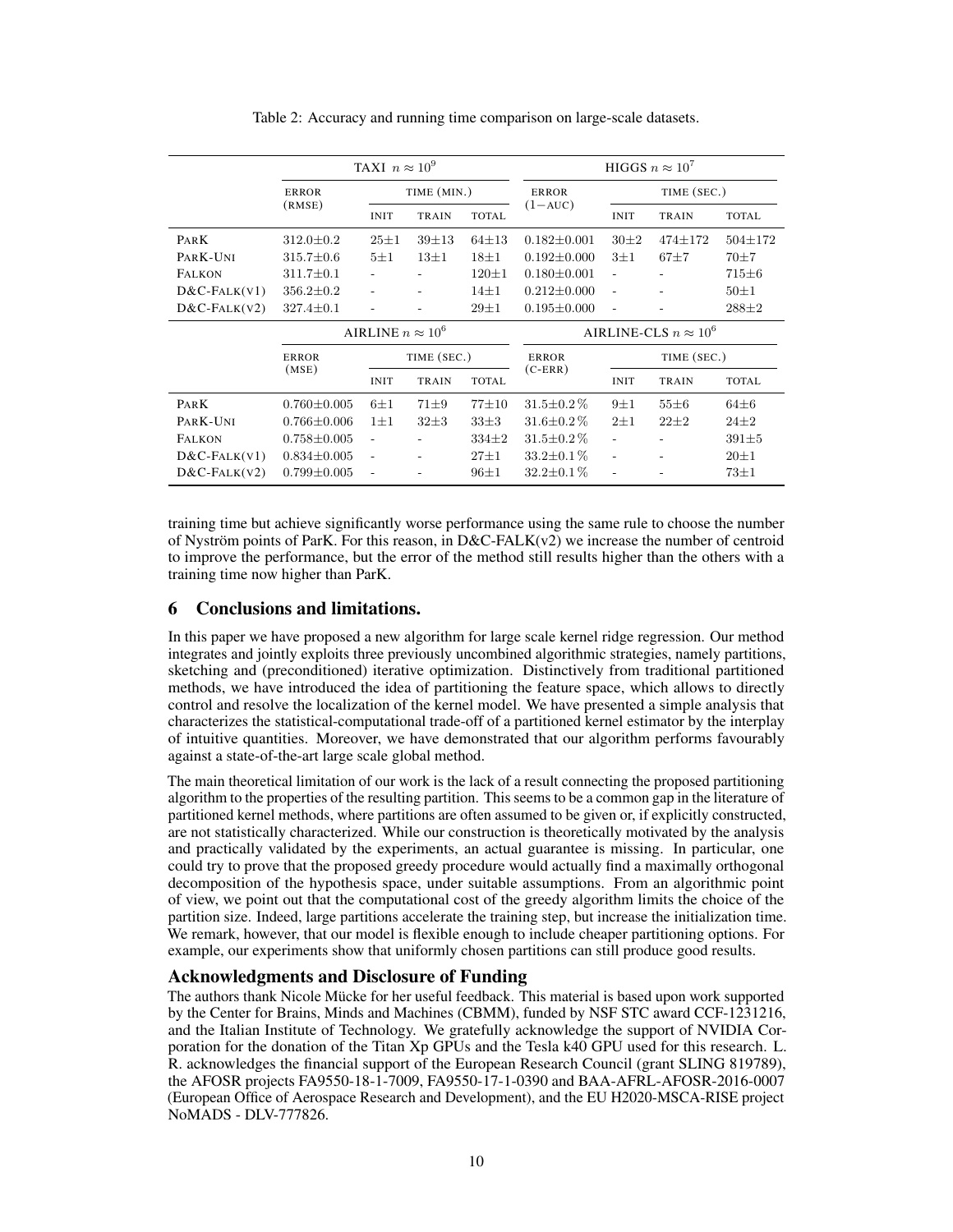# References

- <span id="page-10-4"></span>[1] H. Avron, V. Sindhwani, and D. Woodruff. "Sketching structured matrices for faster nonlinear regression". In: *Advances in neural information processing systems*. 2013, pp. 2994–3002.
- <span id="page-10-15"></span>[2] F. Bach. "Sharp analysis of low-rank kernel matrix approximations". In: *Proceedings of the 26th Conference on Learning Theory (COLT)* PMLR 30 (2013), pp. 185–209.
- <span id="page-10-1"></span>[3] F. Bauer, S. Pereverzev, and L. Rosasco. "On regularization algorithms in learning theory". In: *Journal of Complexity* 23.1 (2007), pp. 52–72.
- <span id="page-10-17"></span>[4] P. Binev, A. Cohen, W. Dahmen, and R. A. DeVore. "Universal Algorithms for Learning Theory Part II: Piecewise Polynomial Functions". In: *Constructive Approximation* 26.2 (2007), pp. 127–152.
- <span id="page-10-6"></span>[5] I. Blaschzyk and I. Steinwart. *Improved Classification Rates for Localized SVMs*. arXiv:1905.01502. 2019.
- <span id="page-10-9"></span>[6] R. Camoriano, T. Angles, A. Rudi, and L. Rosasco. "Nytro: When subsampling meets early stopping". In: *Artificial Intelligence and Statistics*. 2016, pp. 1403–1411.
- <span id="page-10-0"></span>[7] A. Caponnetto and E. De Vito. "Optimal rates for the regularized least-squares algorithm". In: *Foundations of Computational Mathematics* 7.3 (2007), pp. 331–368.
- <span id="page-10-10"></span>[8] L. Carratino, A. Rudi, and L. Rosasco. "Learning with SGD and Random Features". In: *Advances in Neural Information Processing Systems*. Ed. by S. Bengio, H. Wallach, H. Larochelle, K. Grauman, N. Cesa-Bianchi, and R. Garnett. Vol. 31. Curran Associates, Inc., 2018.
- <span id="page-10-13"></span>[9] L. Chen, G. Zhang, and E. Zhou. "Fast Greedy MAP Inference for Determinantal Point Process to Improve Recommendation Diversity". In: *Advances in Neural Information Processing Systems*. Ed. by S. Bengio, H. Wallach, H. Larochelle, K. Grauman, N. Cesa-Bianchi, and R. Garnett. Vol. 31. Curran Associates, Inc., 2018.
- <span id="page-10-2"></span>[10] A. Dieuleveut and F. Bach. "Nonparametric stochastic approximation with large step-sizes". In: *The Annals of Statistics* 44.4 (2016), pp. 1363–1399.
- <span id="page-10-5"></span>[11] F. Dumpert and A. Christmann. "Universal consistency and robustness of localized support vector machines". In: *Neurocomputing* 315 (2018), pp. 96–106.
- <span id="page-10-12"></span>[12] E. Elhamifar and R. Vidal. "Sparse Subspace Clustering: Algorithm, Theory, and Applications". In: *IEEE Transactions on Pattern Analysis and Machine Intelligence* 35.11 (2013), pp. 2765– 2781.
- <span id="page-10-3"></span>[13] A. Gonen, F. Orabona, and S. Shalev-Shwartz. "Solving ridge regression using sketched preconditioned svrg". In: *International Conference on Machine Learning*. 2016, pp. 1397– 1405.
- <span id="page-10-8"></span>[14] Z.-C. Guo, S.-B. Lin, and D.-X. Zhou. "Learning theory of distributed spectral algorithms". In: *Inverse Problems* 33.7 (2017), p. 074009.
- <span id="page-10-16"></span>[15] D. Hsu, S. M. Kakade, and T. Zhang. "Random Design Analysis of Ridge Regression". In: *Proceedings of the 25th Annual Conference on Learning Theory (COLT)* PMLR 23 (2012), pp. 9.1–9.24.
- [16] D. Hsu, S. Kakade, T. Zhang, et al. "A tail inequality for quadratic forms of subgaussian random vectors". In: *Electronic Communications in Probability* 17 (2012).
- [17] T. Klock, A. Lanteri, and S. Vigogna. "Estimating multi-index models with responseconditional least squares". In: *Electronic Journal of Statistics* 15.1 (2021), pp. 589–629.
- <span id="page-10-18"></span>[18] W. Liao, M. Maggioni, and S. Vigogna. "Multiscale regression on unknown manifolds". In: *Mathematics in Engineering* 4.4 (2022), pp. 1–25.
- <span id="page-10-11"></span>[19] J. Lin and V. Cevher. "Kernel Conjugate Gradient Methods with Random Projections". In: *Applied and Computational Harmonic Analysis* (2021).
- <span id="page-10-7"></span>[20] S.-B. Lin, X. Guo, and D.-X. Zhou. "Distributed Learning with Regularized Least Squares". In: *Journal of Machine Learning Research* 18.92 (2017), pp. 1–31.
- <span id="page-10-14"></span>[21] M. W. Mahoney and P. Drineas. "CUR matrix decompositions for improved data analysis". In: vol. 106. 3. 2009, pp. 697–702.
- <span id="page-10-19"></span>[22] G. Meanti, L. Carratino, L. Rosasco, and A. Rudi. "Kernel Methods Through the Roof: Handling Billions of Points Efficiently". In: *Advances in Neural Information Processing Systems*. Ed. by H. Larochelle, M. Ranzato, R. Hadsell, M. F. Balcan, and H. Lin. Vol. 33. Curran Associates, Inc., 2020, pp. 14410–14422.